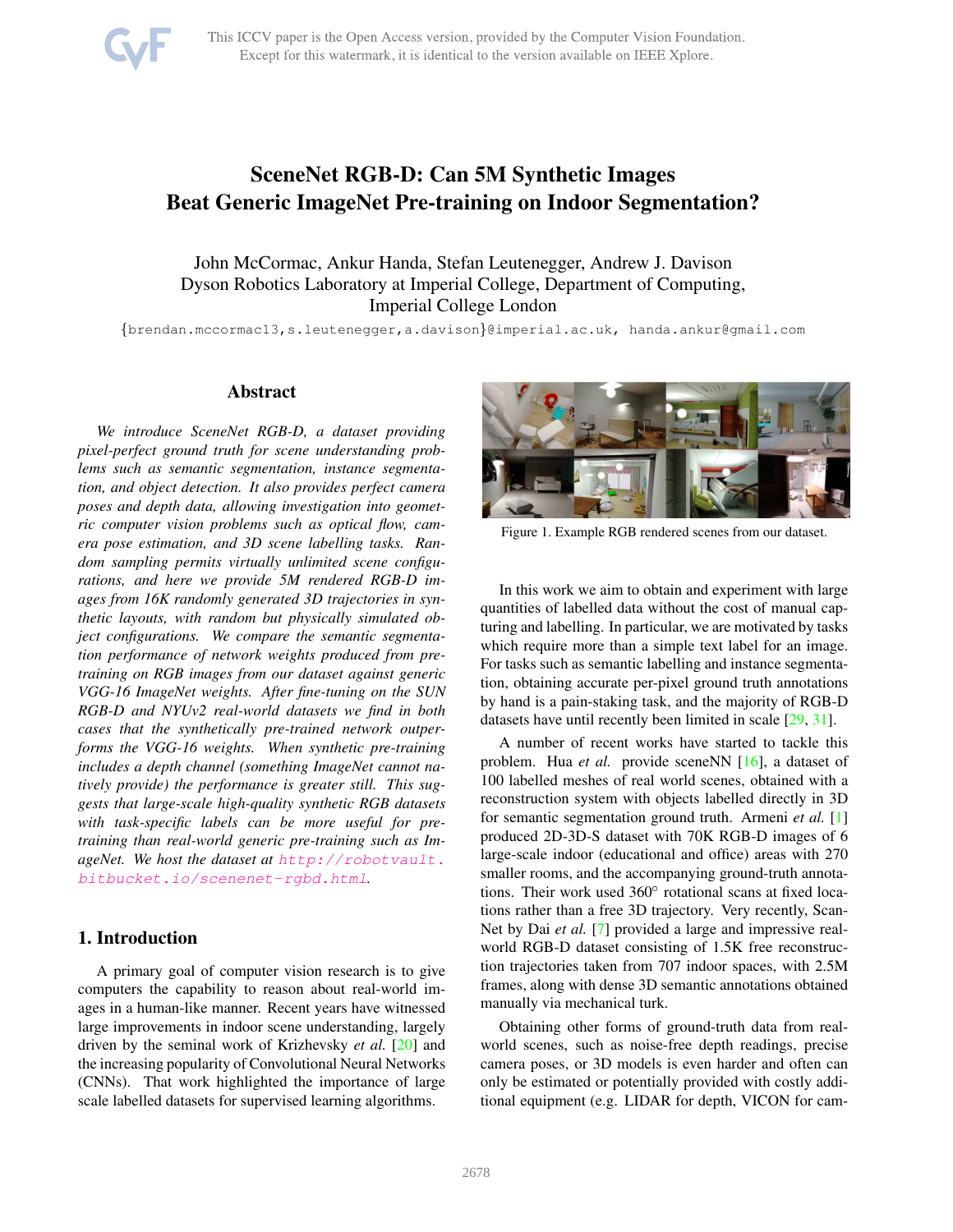<span id="page-1-1"></span>

|                            | NYU <sub>v</sub> 2 [29] | SUN RGB-D [31]           | scene $NN$ [16]          | $2D-3D-S[1]$  | ScanNet [7]   | SceneNet [13]      | SUN CG <sup>*</sup> [32, 33] | <b>SceneNet RGB-D</b> |
|----------------------------|-------------------------|--------------------------|--------------------------|---------------|---------------|--------------------|------------------------------|-----------------------|
| RGB-D videos available     |                         |                          |                          |               |               |                    |                              |                       |
| Per-pixel annotations      | Key frames              | Key frames               | <b>Videos</b>            | <b>Videos</b> | <b>Videos</b> | Key frames         | <b>Key Frames</b>            | <b>Videos</b>         |
| Trajectory ground truth    |                         |                          |                          |               |               |                    |                              |                       |
| RGB texturing              | Real                    | Real                     | Real                     | Real          | Real          | Non-photorealistic | Photorealistic               | <b>Photorealistic</b> |
| Number of layouts          | 464                     | $\overline{\phantom{a}}$ | 100                      | 270           | 1513          | 57                 | 45.622                       | 57                    |
| Number of configurations   | 464                     | $\overline{\phantom{a}}$ | 100                      | 270           | 1513          | 1000               | 45.622                       | 16.895                |
| Number of annotated frames | 1.449                   | 10K                      | $\overline{\phantom{a}}$ | 70K           | 2.5M          | 10K                | 400K                         | 5M                    |
| 3D models available        | x                       |                          |                          |               |               |                    |                              |                       |
| Method of design           | Real                    | Real                     | Real                     | Real          | Real          | Manual and Random  | Manual                       | Random                |

<span id="page-1-0"></span>Table 1. A comparison table of 3D indoor scene datasets and their differing characteristics. sceneNN provides annotated 3D meshes instead of frames, and so we leave the number of annotated frames blank. 2D-3D-S provides a different type of camera trajectory in the form of rotational scans at positions rather than free moving 3D trajectories. \*We combine within this column the additional recent work of physically based renderings of the same scenes produced by Zhang *et al.* [\[33\]](#page-9-2), it is that work which produced 400K annotated frames.

era pose tracking). In other domains, such as highly dynamic or interactive scenes, synthetic data becomes a necessity. Inspired by the low cost of producing very large-scale synthetic datasets with complete and accurate ground-truth information, as well as the recent successes of synthetic data for training scene understanding systems, our goal is to generate a large photorealistic indoor RGB-D video dataset and validate its usefulness in the real-world.

This paper makes the following core contributions:

- ✎ We make available the largest (5M) indoor synthetic video dataset of high-quality ray-traced RGB-D images with full lighting effects, visual artefacts such as motion blur, and accompanying ground truth labels.
- ✎ We outline a dataset generation pipeline that relies to the greatest degree possible on fully automatic randomised methods.
- ✎ We propose a novel and straightforward algorithm to generate sensible random 3D camera trajectories within an arbitrary indoor scene.
- ✎ To the best of our knowledge this is the first work to show that a RGB-CNN pre-trained from scratch on synthetic RGB images can outperform an identical network initialised with the real-world VGG-16 ImageNet weights [\[30\]](#page-9-3) on a real-world indoor semantic labelling dataset, after fine-tuning.

In Section [3](#page-2-0) we provide a description of the dataset itself. Section [4](#page-3-0) describes our random scene generation method, and Section [5](#page-3-1) discusses random trajectory generation. In Section [6](#page-4-0) we describe our rendering framework. Finally, Section [7](#page-5-0) details our experimental results.

# 2. Background

A growing body of research has highlighted that carefully synthesised artificial data with appropriate noise models can be an effective substitute for real-world labelled data in problems where ground-truth data is difficult to obtain.

Aubry *et al.* [\[2\]](#page-8-6) used synthetic 3D CAD models for learning visual elements to do 2D-3D alignment in images, and similarly Gupta *et al.* [\[11\]](#page-8-7) trained on renderings of synthetic objects to do alignment of 3D models with RGB-D images. Peng *et al.*[\[23\]](#page-8-8) augmented small datasets of objects with renderings of synthetic 3D objects with random textures and backgrounds to improve object detection performance. FlowNet [\[9\]](#page-8-9) and FlowNet 2.0 [\[17\]](#page-8-10) both used training data obtained from synthetic flying chairs for optical flow estimation; and de Souza *et al.* [\[8\]](#page-8-11) used procedural generation of human actions with computer graphics to generate large dataset of videos for human action recognition.

For semantic scene understanding, our main area of interest, Handa *et al.* [\[13\]](#page-8-5) produced SceneNet, a repository of labelled synthetic 3D scenes from five different categories. That repository was used to generate per-pixel semantic segmentation ground truth for depth-only images from random viewpoints. They demonstrated that a network trained on 10K images of synthetic depth data and fine-tuned on the original NYUv2  $[29]$  and SUN RGB-D  $[31]$  real image datasets shows an increase in the performance of semantic segmentation when compared to a network trained on just the original datasets.

For outdoor scenes, Ros *et al.* generated the SYNTHIA [\[27\]](#page-8-12) dataset for road scene understanding, and two independent works by Richter *et al.* [\[25\]](#page-8-13) and Shafaei *et al.* [\[28\]](#page-8-14) produced synthetic training data from photorealistic gaming engines, validating the performance on real-world segmentation tasks. Gaidon *et al.* [\[10\]](#page-8-15) used the Unity engine to create the Virtual KITTI dataset, which takes real-world seed videos to produce photorealistic synthetic variations to evaluate robustness of models to various visual factors. For indoor scenes, recent work by Qui *et al.* [\[24\]](#page-8-16) called UnrealCV provided a plugin to generate ground truth data and photorealistic images from the UnrealEngine. This use of gaming engines is an exciting direction, but is can be limited by proprietary issues either by the engine or the assets.

Our SceneNet RGB-D dataset uses open-source scene layouts [\[13\]](#page-8-5) and 3D object repositories [\[4\]](#page-8-17) to provide textured objects. For rendering, we have built upon an opensource ray-tracing framework which allows significant flex-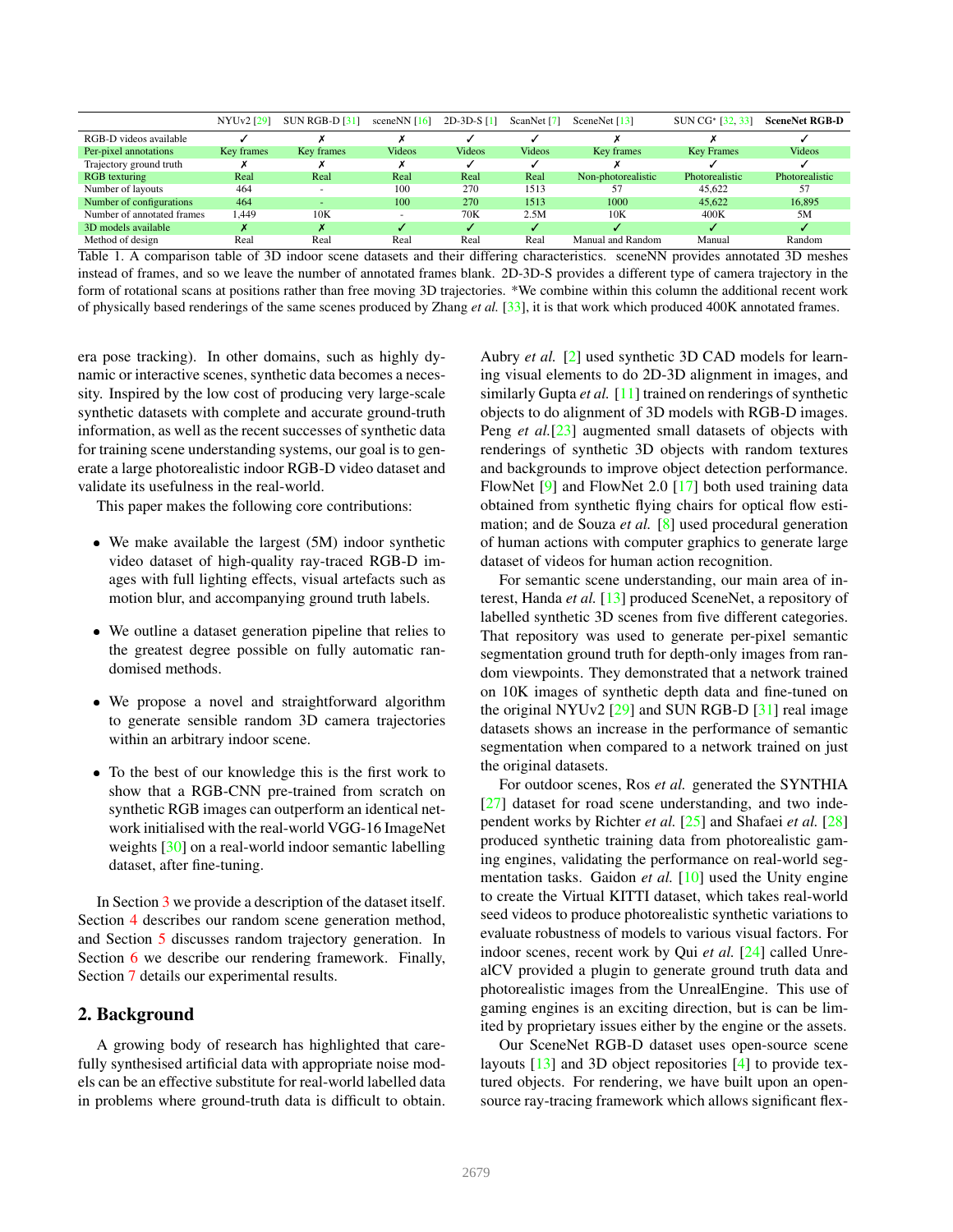<span id="page-2-3"></span>

<span id="page-2-1"></span>Figure 2. Flow chart of the different stages in our dataset generation pipeline.

ibility in the ground truth data we can collect and visual effects we can simulate.

Recently, Song *et al.* released the SUN-CG dataset [\[32\]](#page-9-1) containing  $\approx$ 46K synthetic scene layouts created using Planner5D. The most closely related approach to ours, and performed concurrently with it, is the subsequent work on the same set of layouts by Zhang *et al.* [\[33\]](#page-9-2), which provided 400K physically-based RGB renderings of a randomly sampled still camera within those indoor scenes and provided the ground truth for three selected tasks: normal estimation, semantic annotation, and object boundary prediction. Zhang *et al.* compared pre-training a CNN (already with ImageNet initialisation) on lower quality OpenGL renderings against pre-training on high quality physically-based renderings, and found pre-training on high quality renderings outperformed on all three tasks.

Our dataset, SceneNet RGB-D, samples random layouts from SceneNet [\[13\]](#page-8-5) and objects from ShapeNet [\[4\]](#page-8-17) to create a practically unlimited number of scene configurations. As shown in Table [1,](#page-1-0) there are a number of key differences between our work and others. Firstly, our dataset explicitly provides a randomly generated sequential video trajectory within a scene, allowing 3D correspondences between viewpoints for 3D scene understanding tasks, with the ground truth camera poses acting in lieu of a SLAM system [\[21\]](#page-8-18). Secondly, Zhang *et al.* [\[33\]](#page-9-2) use manually designed scenes, while our randomised approach produces chaotic configurations that can be generated on-the-fly with little chance of repeating. Moreover, the layout textures, lighting, and camera trajectories are all randomised, allowing us to generate a wide variety of geometrically identical but visually differing renders as shown in Figure [7.](#page-5-1)

We believe such randomness could help prevent overfitting by providing large quantities of less predictable training examples with high instructional value. Additionally, randomness provides a simple baseline approach against which more complex scene-grammars can justify their added complexity. It remains an open question whether randomness is preferable to designed scenes for learning algorithms. Randomness leads to a simpler data generation pipeline and, given a sufficient computational budget, allows for dynamic on-the-fly generated training examples suitable for active machine learning. A combination of the two approaches, with a reasonable manually designed scene layouts or semantic constraints along-side physically simulated randomness, may in the future provide the best of both worlds.

# <span id="page-2-0"></span>3. Dataset Overview

The overall pipeline is depicted in Figure [2.](#page-2-1) It was necessary to balance the competing requirements of high framerates for video sequences with the computational cost of rendering many very similar images, which would not provide significant variation in the training data. We decided upon 5 minute trajectories at  $320 \times 240$  image resolution, with a single frame per second, resulting in 300 images per trajectory (the trajectory is calculated at 25Hz, however we only render every 25th pose). Each view consists of both a shutter open and shutter close camera pose. We sample from linearly interpolations of these poses to produce motion blur. Each render takes 2–3 seconds on an Nvidia GTX 1080 GPU. There is also a trade off between rendering time and quality of renders (see Figure [6](#page-5-2) in Section [6.2\)](#page-4-1).

Various ground truth labels can be obtained with an extra rendering pass. Depth is rendered as the first ray intersection euclidean distance, and instance labels are obtained by assigning indices to each object and rendering these. For ground truth data a single ray is emitted from the pixel centre. In accompanying datafiles we store, for each trajectory, a mapping from instance label to a WordNet semantic label. We have 255 WordNet semantic categories, including 40 added by the ShapeNet dataset. Given the static scene assumption and the depth map, instantaneous optical flow can also be calculated as the time-derivative of a surface points projection into camera pixel space with respect to the linear interpolation of the shutter open and shutter close poses. Examples of the available ground-truth is shown in Figure [3,](#page-3-2) and code to reproduce it is open-source.<sup>[1](#page-2-2)</sup>

Our dataset is separated into train, validation, and test sets. Each set has a unique set of layouts, objects, and trajectories. However the parameters for randomly choosing lighting and trajectories remain the same. We selected two layouts from each type (bathroom, kitchen, office, living room, and bedroom) for the validation and test sets making the layout split 37-10-10. For ShapeNet objects within a scene we randomly divide the objects within each WordNet class into 80-10-10% splits for train-val-test. This ensures that some of each type of object are in each training set. Our final training set has 5M images from 16K room configurations, and our validation and test set have 300K images from 1K different configurations. Each configuration has a single trajectory through it.

<span id="page-2-2"></span><sup>1</sup><https://github.com/jmccormac/pySceneNetRGBD>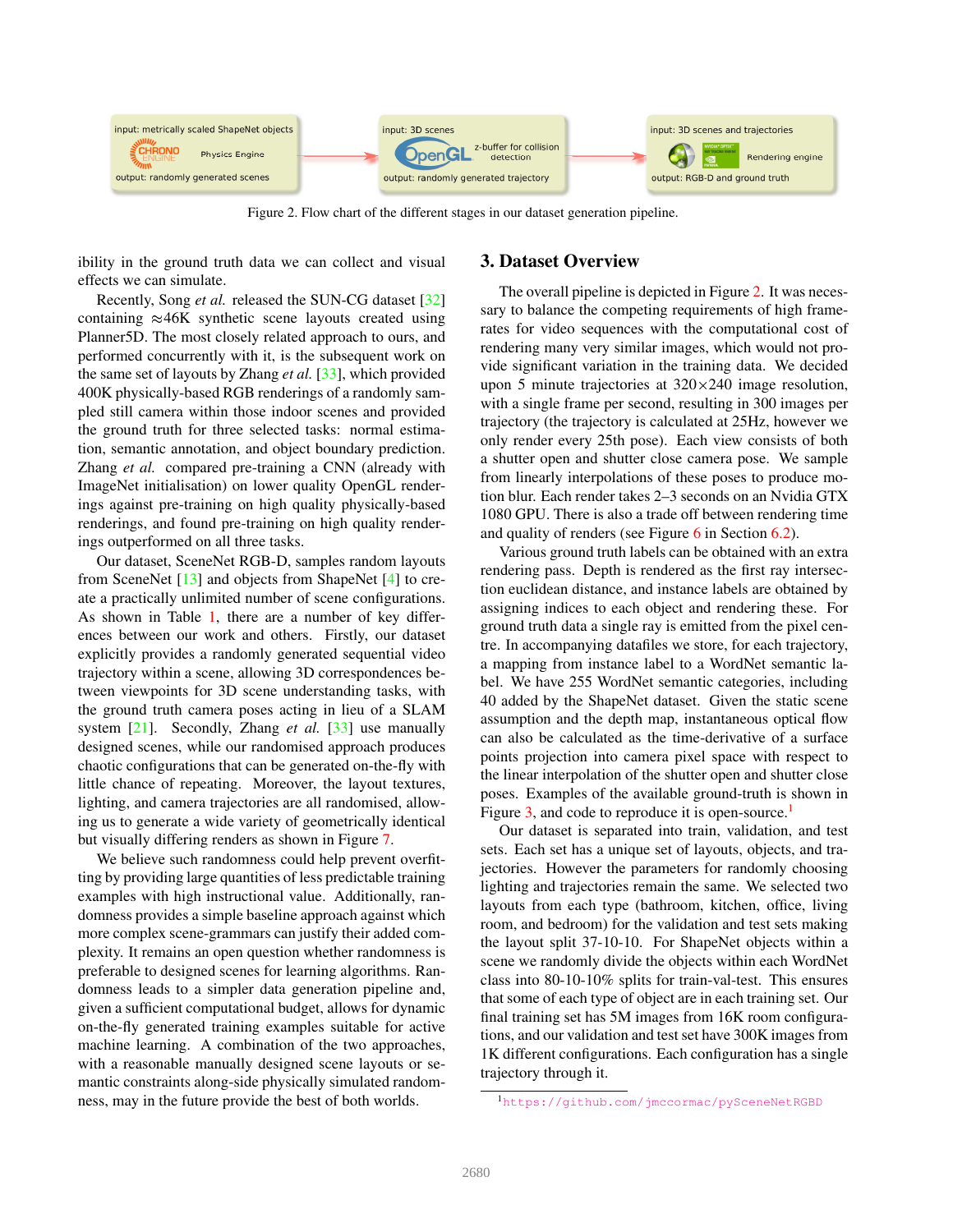<span id="page-3-4"></span>

(a) photo (b) depth (c) instance (d) class segmentation (e) optical flow Figure 3. Hand-picked examples from our dataset; (a) rendered images and (b)–(e) the ground truth labels we generate.

# <span id="page-3-2"></span><span id="page-3-0"></span>4. Generating Random Scenes with Physics

To create scenes, we randomly select a density of objects per square metre. In our case we have two of these densities. For large objects we choose a density between 0.1 and 0.5 objects  $m^{-2}$ , and for small objects (<0.4m tall) we choose a density between 0.5 and 3.0 objects  $m^{-2}$ . Given the floor area of a scene, we calculate the number objects needed. We sample objects for a given scene according to the distribution of objects categories in that scene type in the SUN RGB-D real-world dataset. We do this with the aim of including relevant objects within a context *e.g.* a bathroom is more likely to contain a sink than a microwave. We then randomly pick an instance uniformly from the available models for that object category.

We use an off-the-shelf physics engine, Project Chrono,<sup>[2](#page-3-3)</sup> to dynamically simulate the scene. The objects are provided with a constant mass (10kg) and convex collision hull and positioned randomly within the 3D space of the layouts axis-aligned bounding box. To slightly bias objects towards the correct orientation, we offset the center of gravity on the objects to be below the mesh. Without this, we found very few objects were in their normal upright position after the simulation. We simulate 60s of the system to allow objects to settle to a physically realistic configuration. While not organised in a human manner, the overall configuration aims to be physically plausible *i.e.* avoiding configurations where an object cannot physically support another against gravity or with unrealistic object intersections.

## <span id="page-3-1"></span>5. Generating Random Trajectories

As we render videos at a large scale, it is imperative that the trajectory generation be automated to avoid costly manual labour. The majority of previous works have used a SLAM system operated by a human to collect hand-held motion: the trajectory of the camera poses returned by the SLAM system is then inserted into a synthetic scene and the corresponding data is rendered at discrete or interpolated poses of the trajectory [\[12,](#page-8-19) [14\]](#page-8-20). However, such reliance on humans to collect trajectories quickly limits the potential scale of the dataset.

We automate this process using a simple random camera trajectory generation procedure which we have not found in any previous synthetic dataset work. For our trajectories, we have the following desiderata. Our generated trajectories should be random, but slightly biased towards looking into central areas of interest, rather than for example panning along a wall. It should contain a mix of fast and slow rotations like those of a human operator focussing on nearby and far away points. It should also have limited rotational freedom that emphasises yaw and pitch rather than rolling, which is a less prominent motion in human trajectories.

To achieve the desired trajectories we simulate two physical bodies. One defines the location of the camera, and another the point in space that it is focussing on as a proxy for a human paying attention to random points in a scene. We take the simple approach of locking roll entirely, by setting the up vector to always be along the positive y-axis. These two points completely define the camera coordinate system.

<span id="page-3-3"></span><sup>2</sup><https://projectchrono.org/>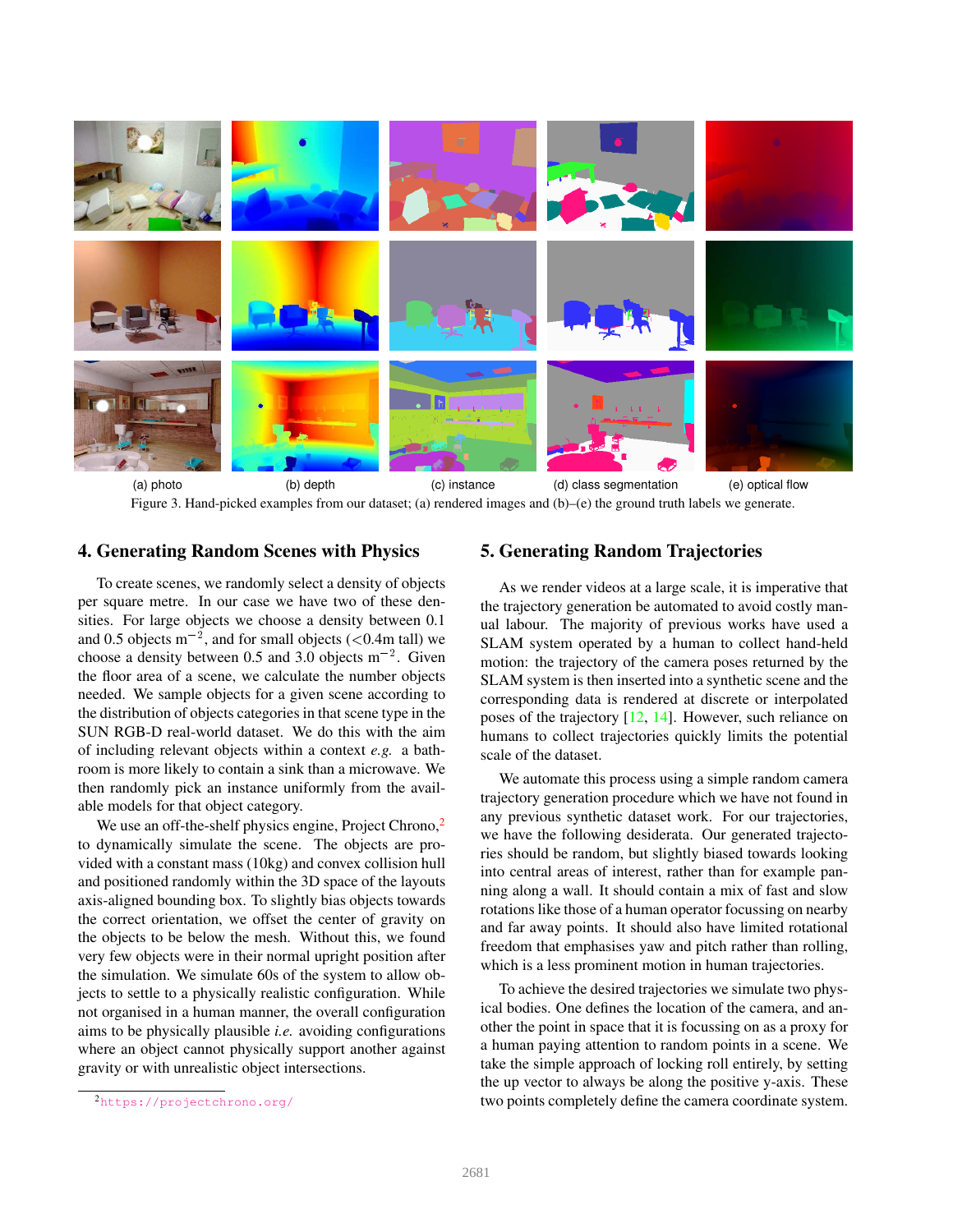<span id="page-4-5"></span>We simulate the motion of the two bodies using a physical motion model. We use simple Euler integration to simulate the motion of the bodies and apply randomly sampled 3D directional force vectors as well as drag to each of the bodies independently, with a maximum cap on the permitted speed. This physical model has a number of benefits. Firstly, it provides an intuitive set of metric physical properties we can set to achieve a desired trajectory, such as the strength of the force in Newtons and the drag coefficients. Secondly, it naturally produces smooth trajectories. Finally, although not currently provided in our dataset, it can automatically produce synthetic IMU measurements, which could prove useful for Visual-Inertial systems.

We initialise the pose and 'look-at' point from a uniform random distribution within the bounding box of the scene, ensuring they are less than 50cm apart. As not all scenes are convex, it is possible to initialise the starting points outside of a layout, for example in an 'L'-shaped room. Therefore, we have two simple checks. The first is to restart the simulation if either body leaves the bounding volume. The second is that within the first 500 poses at least 10 different object instances must have been visible. This prevents trajectories external to the scene layout with only the outer wall visible.

Finally, to avoid collisions with the scene or objects we render a depth image using the z-buffer of OpenGL. If a collision occurs, the velocity is simply negated in a 'bounce', which simplifies the collision by assuming the surface normal is always the inverse of the velocity vector. Figure [4](#page-4-2) visualises a two-body trajectory from the final dataset.



Figure 4. Example camera and lookat trajectory through a synthetic scene (with rendered views from the first and last frustum).

# <span id="page-4-2"></span><span id="page-4-0"></span>6. Rendering Photorealistic RGB Frames

The rendering engine used was a modified version of the Opposite Renderer<sup>[3](#page-4-3)</sup> [\[22\]](#page-8-21), a flexible open-source ray-tracer

built on top of the Nvidia OptiX framework. We do not have strict real-time constraints to produce photorealistic rendering, but the scale and quality of images required does mean the computational cost is an important factor to consider. Since OptiX allows rendering on the GPU it is able to fully utilise the parallelisation offered by readily-available modern day consumer grade graphics cards.



(a) No reflections & transparency (b) With reflections & transparency Figure 5. Reflections and transparency

#### <span id="page-4-4"></span>6.1. Photon Mapping

We use a process known as photon mapping to approximate the rendering equation. Our static scene assumption makes photon mapping particularly efficient as we can produce photon maps for a scene which are maintained throughout the trajectory. A good tutorial on photon mapping is given by its creators Jensen *et al.*[\[19\]](#page-8-22). Normal raytracing allows for accurate reflections and transparency renderings, but photon mapping provides a global illumination model that also approximates indirect illumination, colourbleeding from diffuse surfaces, and caustics. Many of these effects can be seen in Figure [5.](#page-4-4)

#### <span id="page-4-1"></span>6.2. Rendering Quality

Rendering over 5M images requires a significant amount of computation. We rendered our images on 4-12 GPUs for approximately one month. An important trade-off in this calculation is between the quality of the renders and the quantity of images. Figure [6](#page-5-2) shows two of the most important variables dictating this balance within our rendering framework. Our final dataset was rendered with 16 samples per pixel and 4 photon maps. This equates to approximately 3s per image on a single GPU.

#### 6.3. Random Layout Textures and Lighting

To improve the variability within our 57 layouts, we randomly assign textures from a curated library of selected seamless textures to their components. Each layout object has a material type, which then gives a number of random texture images for that type. For example, we have a large number of different wall textures, floor textures, and curtain textures. We also generate random indoor lighting for the scene. We have two types of lights: spherical orbs, which serve as point light sources, and parallelograms which act

<span id="page-4-3"></span><sup>3</sup><http://apartridge.github.io/OppositeRenderer/>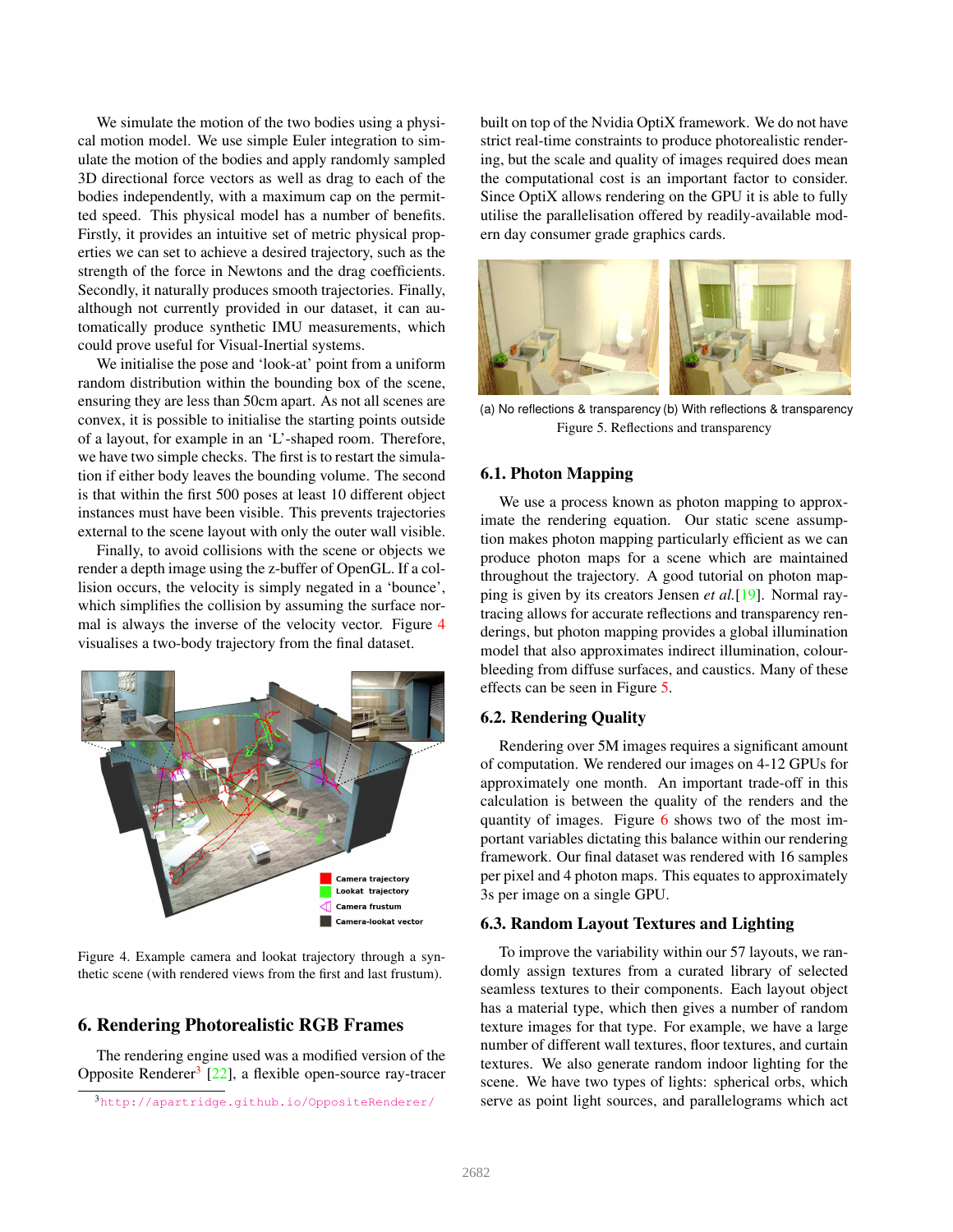<span id="page-5-4"></span>

Figure 6. Trade off between rendering time and quality. Each photon map contains approximately 3M stored photons.

<span id="page-5-2"></span>as area lights. We randomly pick a hue and power of each light and then add them to a random location within the scene. We bias this location to be within the upper half of the scene. This approach allows an identical geometric layout to result in multiple renders with very different visual characteristics (see Figure [7\)](#page-5-1).



(a) Version 1 (b) Version 2 Figure 7. Same scene with different lighting and layout textures.

## <span id="page-5-1"></span>6.4. Camera Model and CRF

Our simulated camera is a simple global shutter pinhole model, with a focal length of 20cm, a horizontal FoV of  $60^\circ$  and vertical FoV of  $40^\circ$ . In order to make sure that the rendered images are a faithful approximation to real-world images, we also apply a non-linear Camera Response Function (CRF) that maps irradiance to quantised brightness as in a real camera. We do not explicitly add camera noise or distortion to the renderings, however the random raysampling and integration procedure from ray-tracing naturally adds a certain degree of noise to the final images.

## 6.5. Motion Blur

For fast motion we integrate incoming rays throughout a shutter exposure to approximate motion blur — this can be efficiently performed within the rendering process by changing the poses from which samples are drawn for each

pixel and integrating the irradiance value rather than for example averaging RGB values after rendering. For an example rendering using this technique see Figure [8.](#page-5-3) The motion blur does not affect the ground truth outputs of depth or instance segmentations. For these images we set the pose to be the exact midpoint of the shutter exposure.



(a) Without motion blur (b) With motion blur Figure 8. Motion blur examples.

# <span id="page-5-3"></span><span id="page-5-0"></span>7. Experiments

We test the value of SceneNet RGB-D as a training set for semantic segmentation, using the real image datasets NYUv2 and SUN RGB-D as our benchmarks. More specifically, we compare the performance of three different pretrained network weights on the task of per-pixel semantic labelling. The three weight initialisations are: a network trained from scratch with initialisation proposed by He *et al.* [\[15\]](#page-8-23), a network (originally initialised with [\[15\]](#page-8-23)) pretrained on the 5M synthetic RGB images from the SceneNet RGB-D dataset, and a network initialised with the VGG-16 ImageNet weights. As the VGG-16 ImageNet weights are for a classification task, the second 'upsampling' half of the network architecture described below is not available and is also initialised with the scheme proposed by He *et al.* [\[15\]](#page-8-23) before fine-tuning.

The comparison of ImageNet vs. synthetic RGB-only is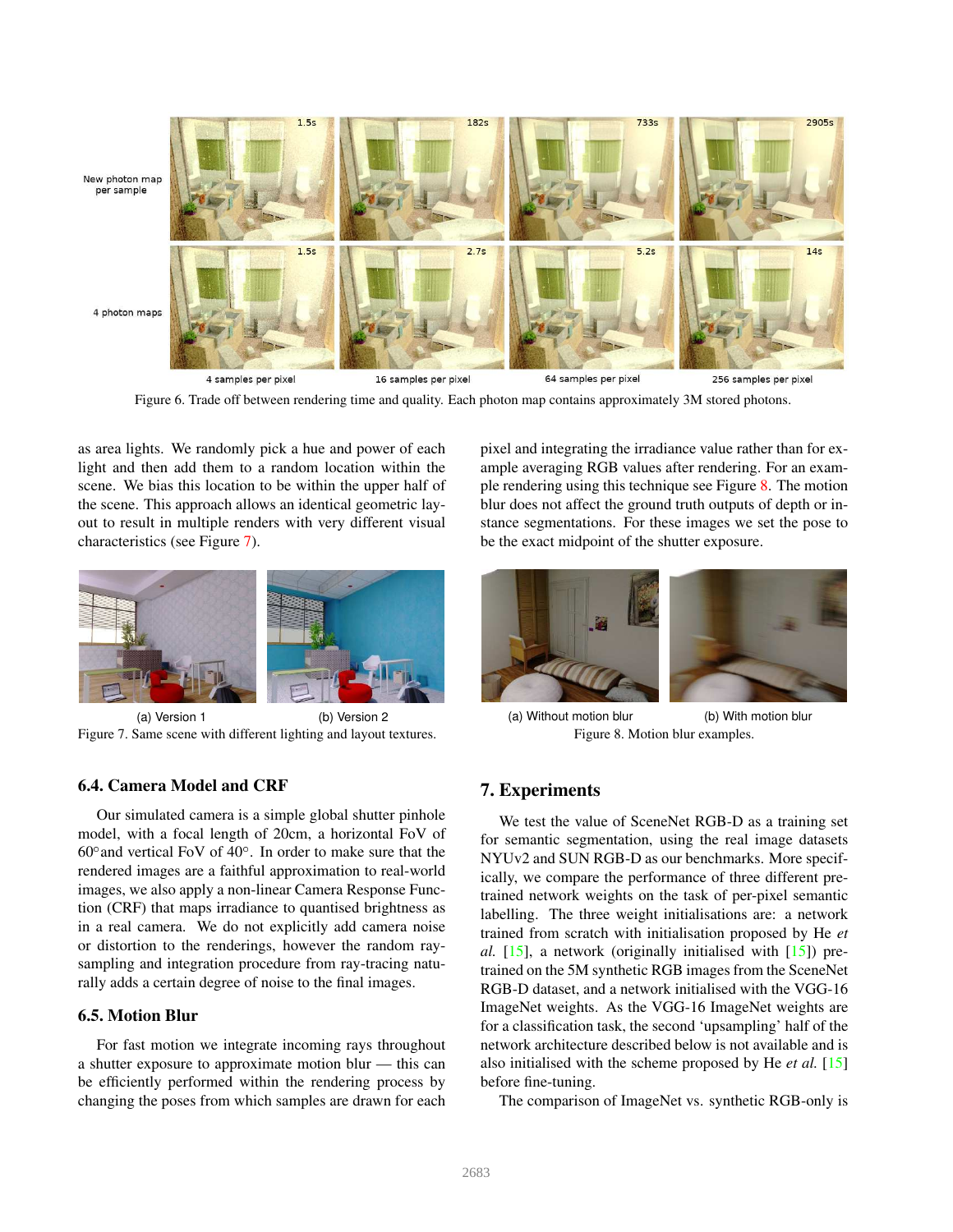<span id="page-6-0"></span>particularly challenging as the ImageNet weights are trained using 1M real-world images, just as our final test datasets are drawn from the real-world. The important question is whether the task-specific information available in our dataset (indoor scene classes and per-pixel ground truth labelling instead of generic classification tags such as cats and dogs) combined with  $5 \times$  more images is enough to counterbalance the advantages of real-world images.

We also experiment with another advantage our synthetic dataset provides, that of a wider variety of potential input domains. We train a slightly modified network architecture to include a depth-channel and train this from scratch using the SceneNet RGB-D dataset. We compare this against training from scratch (scaling depth input in each dataset by a constant factor) but do not directly compare the depth network against ImageNet pre-training for a number of reasons. First, ImageNet does not provide depth data — there is no depth channel for publicly available weights to directly compare against. Second, in the RGB-D network architecture described below we maintained a similar number of feature maps for the first half of the network, split evenly between depth and RGB due to memory constraints; this unfortunately prevents a direct mapping of VGG-16 weights into even the RGB-only part of the network.

For both the NYUv2 and SUN RGB-D datasets we choose the 13 class semantic mapping defined by Couprie *et al.* [\[6\]](#page-8-24). We manually map each of the WordNet ids in our dataset to one of the 13 semantic classes. We give three accuracy metrics: global pixel accuracy (proportion of correctly classified pixels out of all ground truth labelled pixels), class average accuracy (average over classes of the proportion of correctly classified pixels of a class to the ground truth labels of that class, the accuracy of each class is also given), and mean Intersection over Union or IU (average over classes of the proportion of correctly classified pixels of a class to the ground truth labels of that class plus false positives of that class).

#### 7.1. Network Architectures

We choose the relatively straightforward U-Net [\[26\]](#page-8-25) architecture as the basis for our experiments, with the slight modification of applying Batch Normalisation [\[18\]](#page-8-26) between each convolution and non-linearity. Our inputs are RGB  $320 \times 240$  images and our output is  $320 \times 240 \times 14$  class probabilities (the first class being 'missing ground-truth label' as observed in SUN RGB-D and NYUv2 and ignored in the loss function for training purposes). The RGB-only network contains 22M free parameters.

To accommodate a depth channel in the RGB-D CNN we modify the U-Net architecture to have an additional column of depth-only convolutions. The second half of U-Net remains unchanged; we simply concatenate the output of both the depth and RGB feature maps during the upsampling portion of the CNN. We maintain the same number of feature maps in the first half of the network step, but split them evenly for depth and RGB, i.e. the first 64-channel RGB convolution becomes a 32-channel RGB convolution and 32-channel depth convolution. Finally, to maintain approximately consistent memory usage and batch sizes during training, we skip the final max-pooling layer and 1024 channel convolutions. Instead we simply concatenate the last two 512-channel blocks of RGB and Depth feature maps to produce the 1024-channel in the first stage of upsampling in the U-Net. Overall these changes reduce the number of free-parameters to 17.2M.

#### 7.2. Training

Our network implementation is built within the Torch7 [\[5\]](#page-8-27) framework, and trained on a multi-GPU system. We use the standard per-pixel cross-entropy loss after the softmax layer. We shuffle the full dataset at the beginning of each epoch, and train with the largest batch-size that would fit in memory. Depending on the network architecture the batch-size varied from 25-30. For all experiments the learning rate was initialised at 0.1, and scaled by 0.95 after every 30 epochs. Our networks pre-trained on SceneNet RGB-D were both maintained at a constant learning rate as they were below 30 epochs - the RGB CNN was pretrained for 15 epochs which took approximately 1 month on 4 Nvidia Titan X GPUs, and the RGB-D CNN was pretrained for 10 epochs, taking 3 weeks.

We use the Stochastic Gradient Descent optimiser with momentum of 0.95 and no weight regularisation. Unfortunately there is no official validation set on the NYUv2 or the SUN RGB-D dataset, so for all fine-tuning experiments we perform early stopping and give the validation performance. Generally fine-tuning required  $\approx$  50 epochs.

#### 7.3. Results

The results of our experiments are summarised in Tables  $2 \& 3$  $2 \& 3$ . For RGB we see that in both datasets the network pre-trained on SceneNet RGB-D outperformed the network initialised with VGG-16 ImageNet weights on all three metrics. For the NYUv2 the improvement was  $+8.4\%, +5.9\%,$  and  $+8.1\%$  for the class average, pixel average, and mean IU respectively, and for the SUN RGB-D dataset the improvement was  $+1.0\%, +2.1\%$ , and  $+3.5\%$ respectively. This result suggests that a large-scale highquality synthetic RGB dataset with task-specific labels can be more useful for CNN pre-training than even a quite large  $(\approx 1$ M image) real-world generic dataset such as ImageNet, which lacks the fine-grained ground truth data (per-pixel labelling), or domain-specific content (indoor semantics). The trend between the two datasets is also clear, the improvement from pre-training on the synthetic data is less significant when fine-tuning on the larger 5K image SUN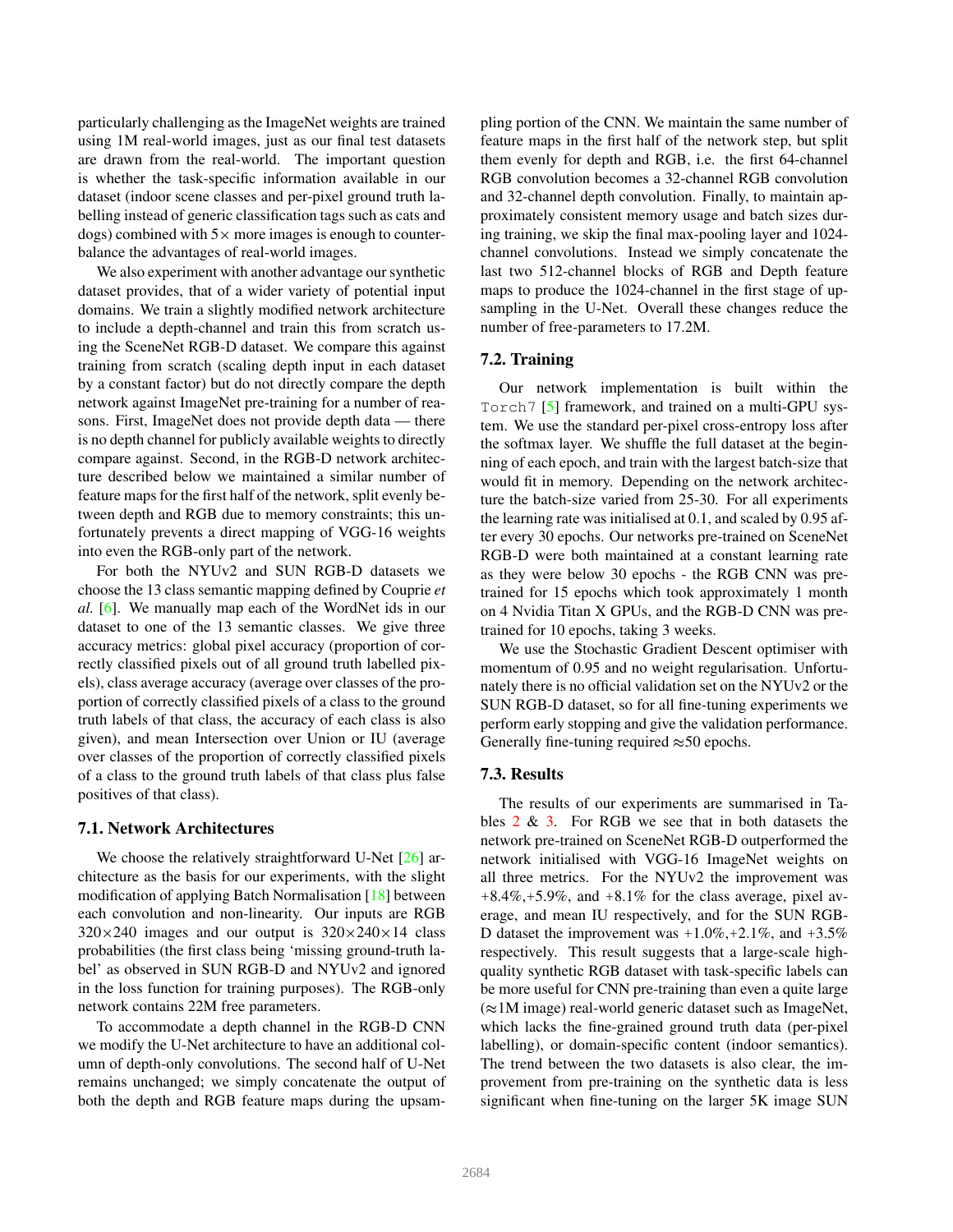<span id="page-7-2"></span>

| Pre-training          | bed         | oods | $\mathbf{m}$<br>≔<br>e. | chail         | floor | furniture            | objects | <b>b</b><br><b>Film</b><br>ಡ | ofa                                                                                                                            | ∸<br>$\mathbf{a}$ |             | Wall | windo | <b>bD</b><br>s<br>S<br>$\frac{a}{b}$ | ЪD<br>ದ<br>ಕ<br>.x                             | $\Box$<br>an<br>Ξ |
|-----------------------|-------------|------|-------------------------|---------------|-------|----------------------|---------|------------------------------|--------------------------------------------------------------------------------------------------------------------------------|-------------------|-------------|------|-------|--------------------------------------|------------------------------------------------|-------------------|
| No pre-training RGB   | 42.6        |      | $11.8$ 57.5             | 15.5          | 76.1  | 55.5                 | 37.9    |                              | $48.2$   17.9                                                                                                                  |                   | $18.8$ 35.5 | 78.4 | 51.1  | 42.1                                 | 55.8 29.0                                      |                   |
| ImageNet              | 45.7        | 29.4 |                         |               |       | 56.4 35.9 84.1 51.3  |         |                              | 43.4 58.6 24.4 26.2 18.8                                                                                                       |                   |             | 80.8 |       |                                      | $63.8$   47.6   60.2   33.7                    |                   |
| <b>SceneNet RGB</b>   | 54.7        | 30.0 |                         | $65.0$   48.3 |       |                      |         |                              | $\left  86.2 \right  59.7 \left  52.5 \right  62.1 \left  50.2 \right  32.5 \left  40.5 \right  82.4 \left  56.2 \right  52.6$ |                   |             |      |       |                                      | $(64.5 \, \, 56.0 \, \, 66.1 \, \, 41.8 \, \,$ |                   |
| No pre-training RGB-D | 58.2        |      |                         | $75.5$   48.7 |       | 94.8 54.6            |         |                              | 47.6   38.2   42.2   32.8   23.2   82.5                                                                                        |                   |             |      |       |                                      | 43.0   49.5   63.4   36.9                      |                   |
| SceneNet RGB-D        | <b>69.4</b> | 22.7 |                         |               |       | $63.8$   94.8   64.4 |         |                              | $\mid$ 56.8 $\mid$ 61.2 $\mid$ 68.9 $\mid$ 41.0 $\mid$ 43.1 $\mid$                                                             |                   |             | 84.3 |       |                                      | $66.9$ 62.2 71.7                               | 48.2              |

NYUv2: 13 Class Semantic Segmentation

<span id="page-7-0"></span>Table 2. NYUv2 validation set results: Segmentation performance using U-Net architectures described in the text. After the listed form of pre-training, all networks are then fine-tuned on the NYUv2 train set. All evaluations performed at  $320 \times 240$  resolution.

#### SUN RGB-D: 13 Class Semantic Segmentation

| Pre-training          | bed  | books | $\mathbf{m}$<br>ceil        | $\overline{\text{chair}}$ | floor              | furniture                          | objects | <b>b</b><br>painting | dfa                    | able                                                                  | Σ    | wall | window    | 6O<br>lass<br>$\circ$ | <b>b</b><br>à<br>xel<br><u>'ਧ</u> | $\Box$<br>mean |
|-----------------------|------|-------|-----------------------------|---------------------------|--------------------|------------------------------------|---------|----------------------|------------------------|-----------------------------------------------------------------------|------|------|-----------|-----------------------|-----------------------------------|----------------|
| No pre-training RGB   | 47.0 |       | $26.9$   50.0   57.7   88.9 |                           |                    | 38.4                               |         |                      |                        | $31.2$   39.7   43.0   55.8   18.2                                    |      |      | 84.6 61.2 |                       | 49.4 68.9 36.5                    |                |
| <b>ImageNet RGB</b>   | 56.8 | 42.2  |                             |                           | 58.0 64.7 88.6     | 42.9                               |         |                      | 49.2 $ 59.1 59.2 51.9$ |                                                                       | 22.6 | 84.1 | 59.2      | $56.8$ 71.2           |                                   | 40.3           |
| <b>SceneNet RGB</b>   | 56.4 | 29.0  |                             |                           |                    | 66.7   68.9   90.1   53.0          |         |                      |                        | $43.4 50.4 51.6 60.1 28.7 83.5 69.0 57.8 73.3 43.8$                   |      |      |           |                       |                                   |                |
| No pre-training RGB-D | 69.0 | 19.3  |                             |                           | 68.0   68.8   94.3 | 46.7                               |         |                      |                        | $37.8$ 41.6 55.8 59.0 5.7                                             |      | 86.7 | 50.5      |                       | $54.1$   73.9   41.4              |                |
| SceneNet RGB-D        | 67.2 |       |                             |                           |                    | $33.8$   76.2   71.6   93.9   55.4 |         |                      |                        | $46.5$   56.1   63.1   72.8   35.8   88.2   61.7   63.3   78.3   49.8 |      |      |           |                       |                                   |                |

<span id="page-7-1"></span>Table 3. SUN RGB-D validation set results: Segmentation performance using the U-Net architectures described in the text. After the listed form of pre-training, all networks are then fine-tuned on the SUN RGB-D train set. All evaluations performed at  $320 \times 240$  resolution.

#### RGB-D dataset vs. the 795 image NYUv2 dataset.

The inclusion of depth as an additional input channel resulted in a significant performance improvement over RGBonly in both datasets  $(+6.2\%, +5.6\%, +6.4\%$  in the NYUv2, and  $+5.5\%, +5.0\%, +6.0\%$  in the SUN RGB-D for the class average, pixel average, and mean IU respectively). When compared against training from scratch for the depth channel, pre-training showed a clear performance improvement. We found training the architecture from scratch on the depth modality challenging, taking longer to converge (300 epochs) and with infrequent classes, such as books and TV showing particularly poor results in both datasets.

#### 8. Conclusion

Our aim was to produce and evaluate realistic synthetic per-pixel labelled data of indoor scenes. We anticipate the scale and quality of this dataset could help to better bridge the gap between simulations and reality and be suitable for domain adaption tasks [\[3\]](#page-8-28). We highlight problems we have tackled such as physically realistic scene layouts, random camera trajectory generation, and photorealistic rendering.

The randomness inherent in our pipeline also allows for a continuous stream of unseen training examples, dynamically designed to target the current limitations of a model being trained. In the future, it is likely that the generation of training data and the training of models will become more tightly interleaved, as the advantages of automatically generated tailored training data becomes clear.

The results of our experiments, to the best of our knowledge, are the first to show an RGB-only CNN pre-trained from scratch on synthetic RGB images improve upon the performance of an identical network initialised with weights from a CNN trained on the large-scale real-world ImageNet dataset. This illustrates the value synthetic datasets can bring to real-world problems. The additional performance improvement achieved by including the depth also serves to highlight the importance of the flexibility and ease with which synthetic data can produce alternative modalities.

Certain capabilities of the dataset still remain to be explored. The availability of video data enables experimentation on CNNs with a temporal capacity. The ability to modify identical geometric scenes with varying lighting and textures enables training invariance to such changes. Finally, the smooth trajectories, and availability of perfect camera pose data provides multi-view correspondences, and lends itself to the exploration of dense semantic SLAM problems.

## 9. Acknowledgements

Research presented in this paper has been supported by Dyson Technology Ltd.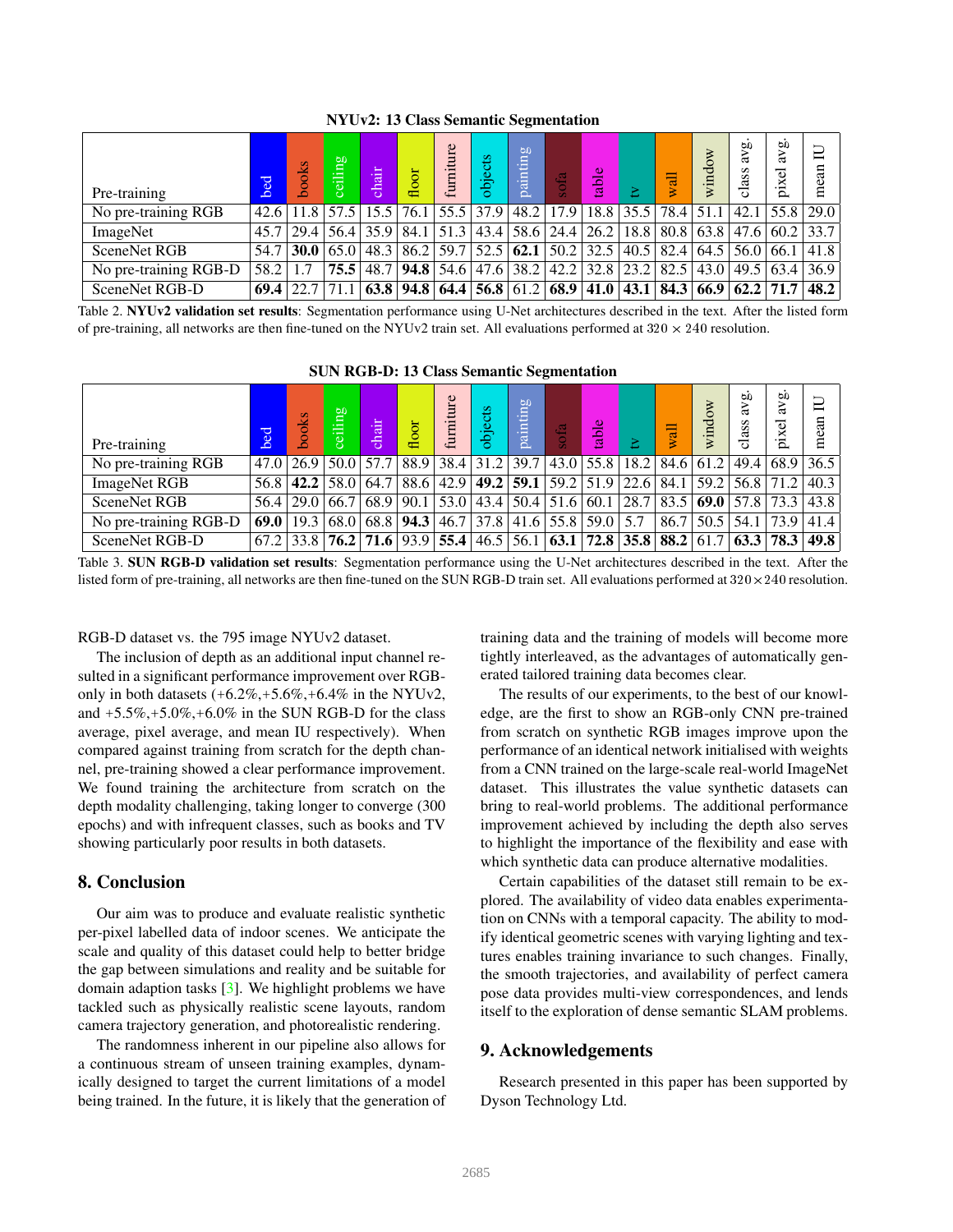## References

- <span id="page-8-3"></span>[1] I. Armeni, A. Sax, A. R. Zamir, and S. Savarese. Joint 2D-3D-Semantic Data for Indoor Scene Understanding. *arXiv preprint arXiv:1702.01105*, 2017. [1,](#page-0-0) [2](#page-1-1)
- <span id="page-8-6"></span>[2] M. Aubry, D. Maturana, A. Efros, B. Russell, and J. Sivic. Seeing 3D chairs: exemplar part-based 2D-3D alignment using a large dataset of CAD models. In *CVPR*, 2014. [2](#page-1-1)
- <span id="page-8-28"></span>[3] K. Bousmalis, G. Trigeorgis, N. Silberman, D. Krishnan, and D. Erhan. Domain separation networks. In *Neural Information Processing Systems (NIPS)*, 2016. [8](#page-7-2)
- <span id="page-8-17"></span>[4] A. X. Chang, T. Funkhouser, L. Guibas, P. Hanrahan, Q. Huang, Z. Li, S. Savarese, M. Savva, S. Song, H. Su, J. Xiao, L. Yi, and F. Yu. Shapenet: An information-rich 3d model repository. [2,](#page-1-1) [3](#page-2-3)
- <span id="page-8-27"></span>[5] R. Collobert, K. Kavukcuoglu, and C. Farabet. Torch7: A Matlab-like Environment for Machine Learning. In *Neural Information Processing Systems (NIPS)*, 2011. [7](#page-6-0)
- <span id="page-8-24"></span>[6] C. Couprie, C. Farabet, L. Najman, and Y. LeCun. Indoor semantic segmentation using depth information. In *Proceedings of the International Conference on Learning Representations (ICLR)*, 2013. [7](#page-6-0)
- <span id="page-8-4"></span>[7] A. Dai, A. X. Chang, M. Savva, M. Halber, T. Funkhouser, and M. Nießner. Scannet: Richly-annotated 3d reconstructions of indoor scene. In *Proceedings of the IEEE Conference on Computer Vision and Pattern Recognition (CVPR)*, 2017. [1,](#page-0-0) [2](#page-1-1)
- <span id="page-8-11"></span>[8] C. R. DeSouza, A. Gaidon, Y. Cabon, and A. M. López Peña. Procedural generation of videos to train deep action recognition networks. In *Proceedings of the IEEE Conference on Computer Vision and Pattern Recognition (CVPR)*, 2017. [2](#page-1-1)
- <span id="page-8-9"></span>[9] P. Fischer, A. Dosovitskiy, E. Ilg, P. Häusser, C. Hazrbaş, V. Golkov, P. van der Smagt, D. Cremers, and T. Brox. FlowNet: Learning Optical Flow with Convolutional Networks. In *Proceedings of the International Conference on Computer Vision (ICCV)*, 2015. [2](#page-1-1)
- <span id="page-8-15"></span>[10] A. Gaidon, Q. Wang, Y. Cabon, and E. Vig. Virtual Worlds as Proxy for Multi-Object Tracking Analysis. In *Proceedings of the IEEE Conference on Computer Vision and Pattern Recognition (CVPR)*, 2016. [2](#page-1-1)
- <span id="page-8-7"></span>[11] S. Gupta, P. A. Arbeláez, R. B. Girshick, and J. Malika. Aligning 3D Models to RGB-D Images of Cluttered Scenes. In *Proceedings of the IEEE Conference on Computer Vision and Pattern Recognition (CVPR)*, 2015. [2](#page-1-1)
- <span id="page-8-19"></span>[12] A. Handa, R. A. Newcombe, A. Angeli, and A. J. Davison. Real-Time Camera Tracking: When is High Frame-Rate Best? In *Proceedings of the European Conference on Computer Vision (ECCV)*, 2012. [4](#page-3-4)
- <span id="page-8-5"></span>[13] A. Handa, V. Pătrăucean, V. Badrinarayanan, S. Stent, and R. Cipolla. SceneNet: Understanding Real World Indoor Scenes With Synthetic Data. In *Proceedings of the IEEE Conference on Computer Vision and Pattern Recognition (CVPR)*, 2016. [2,](#page-1-1) [3](#page-2-3)
- <span id="page-8-20"></span>[14] A. Handa, T. Whelan, J. B. McDonald, and A. J. Davison. A Benchmark for RGB-D Visual Odometry, 3D Reconstruction and SLAM. In *Proceedings of the IEEE International Conference on Robotics and Automation (ICRA)*, 2014. [4](#page-3-4)
- <span id="page-8-23"></span>[15] K. He, X. Zhang, S. Ren, and J. Sun. Delving deep into rectifiers: Surpassing human-level performance on imagenet classification. In *Proceedings of the International Conference on Computer Vision (ICCV)*, 2015. [6](#page-5-4)
- <span id="page-8-2"></span>[16] B.-S. Hua, Q.-H. Pham, D. T. Nguyen, M.-K. Tran, L.-F. Yu, and S.-K. Yeung. Scenenn: A scene meshes dataset with annotations. In *Proceedings of the International Conference on 3D Vision (3DV)*, 2016. [1,](#page-0-0) [2](#page-1-1)
- <span id="page-8-10"></span>[17] E. Ilg, N. Mayer, T. Saikia, M. Keuper, A. Dosovitskiy, and T. Brox. Flownet 2.0: Evolution of optical flow estimation with deep networks. In *Proceedings of the IEEE Conference on Computer Vision and Pattern Recognition (CVPR)*, 2017. [2](#page-1-1)
- <span id="page-8-26"></span>[18] S. Ioffe and C. Szegedy. Batch normalization: Accelerating deep network training by reducing internal covariate shift. 2015. [7](#page-6-0)
- <span id="page-8-22"></span>[19] H. W. Jensen and N. J. Christensen. A practical guide to global illumination using photon maps. *Siggraph 2000 Course 8*, 2000. [5](#page-4-5)
- <span id="page-8-0"></span>[20] A. Krizhevsky, I. Sutskever, and G. Hinton. ImageNet classification with deep convolutional neural networks. In *Neural Information Processing Systems (NIPS)*, 2012. [1](#page-0-0)
- <span id="page-8-18"></span>[21] J. McCormac, A. Handa, A. Davison, and S. Leutenegger. SemanticFusion: Dense 3D semantic mapping with convolutional neural networks. In *Proceedings of the IEEE International Conference on Robotics and Automation (ICRA)*, 2017. [3](#page-2-3)
- <span id="page-8-21"></span>[22] S. A. Pedersen. Progressive photon mapping on gpus. Master's thesis, NTNU, 2013. [5](#page-4-5)
- <span id="page-8-8"></span>[23] X. Peng, B. Sun, K. Ali, and K. Saenko. Learning deep object detectors from 3d models. In *Proceedings of the International Conference on Computer Vision (ICCV)*, 2015. [2](#page-1-1)
- <span id="page-8-16"></span>[24] W. Qiu and A. Yuille. UnrealCV: Connecting computer vision to unreal engine. *arXiv preprint arXiv:1609.01326*, 2016. [2](#page-1-1)
- <span id="page-8-13"></span>[25] S. Richter, V. Vineet, S. Roth, and V. Koltun. Playing for data: Ground truth from computer games. In *Proceedings of the European Conference on Computer Vision (ECCV)*, 2016. [2](#page-1-1)
- <span id="page-8-25"></span>[26] O. Ronneberger, P. Fischer, and T. Brox. U-Net: Convolutional Networks for Biomedical Image Segmentation. In *Proceedings of the International Conference on Medical Image Computing and Computer Assisted Intervention (MIC-CAI)*, 2015. [7](#page-6-0)
- <span id="page-8-12"></span>[27] G. Ros, L. Sellart, J. Materzynska, D. Vazquez, and A. Lopez. The SYNTHIA Dataset: A large collection of synthetic images for semantic segmentation of urban scenes. In *Proceedings of the IEEE Conference on Computer Vision and Pattern Recognition (CVPR)*, 2016. [2](#page-1-1)
- <span id="page-8-14"></span>[28] A. Shafaei, J. J. Little, and M. Schmidt. Play and Learn: Using Video Games to Train Computer Vision Models. In *Proceedings of the British Machine Vision Conference (BMVC)*, 2016. [2](#page-1-1)
- <span id="page-8-1"></span>[29] N. Silberman, D. Hoiem, P. Kohli, and R. Fergus. Indoor segmentation and support inference from RGBD images. In *Proceedings of the European Conference on Computer Vision (ECCV)*, 2012. [1,](#page-0-0) [2](#page-1-1)